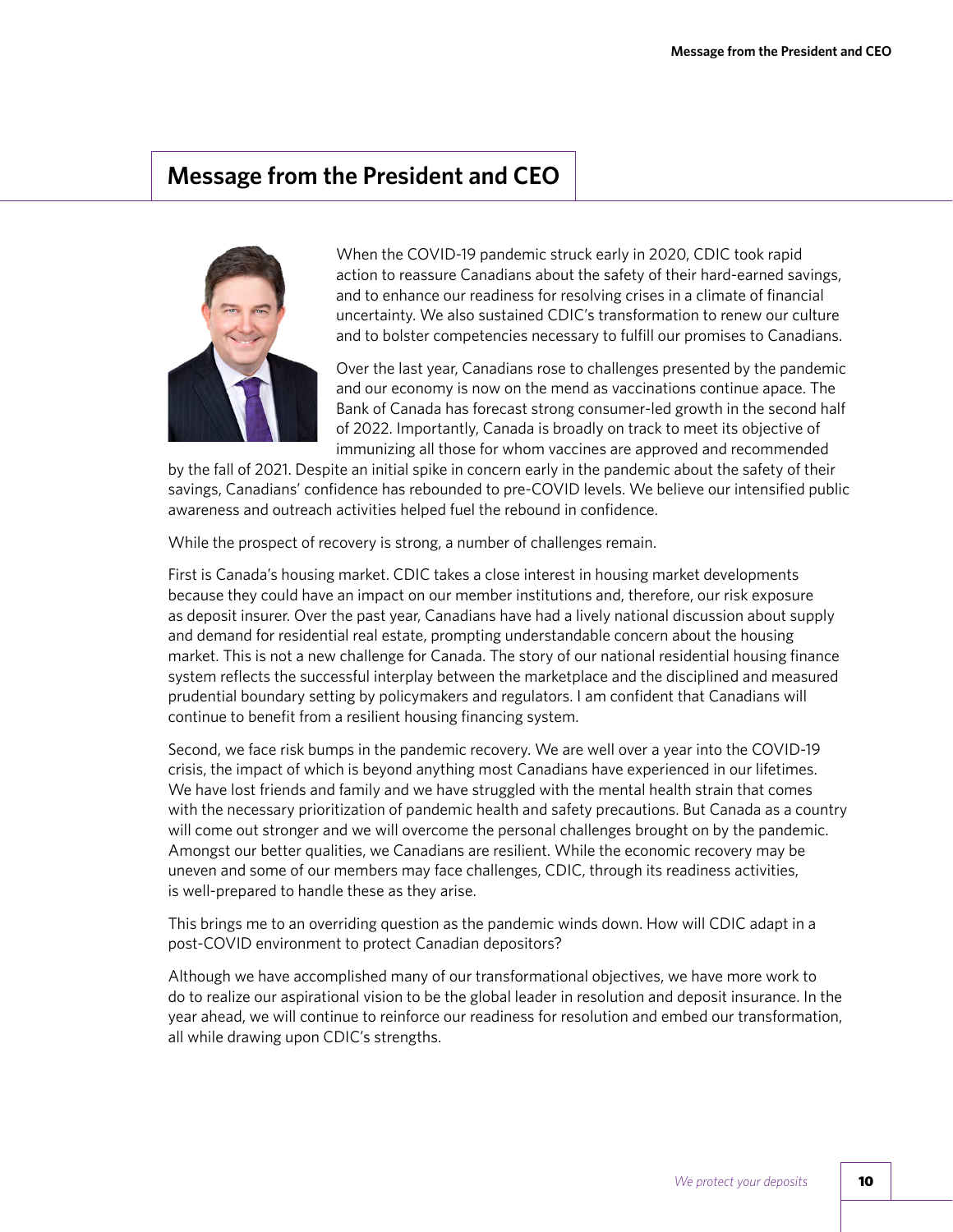## **Readiness**

Even while responding to the pandemic, CDIC has continued to improve our resolution readiness.

Overall, we are satisfied with the resolution planning progress being made by our six largest banks, which are systemic to Canada's financial system and economy. While some areas for improvement remain, we believe they will be addressed in the 2021 resolution plan submissions. The focus of the plans in future years will be the testing of resolution capabilities. CDIC views testing as an integral facet of building a credible and feasible resolution plan and expects each bank to validate the effectiveness of its crisis capabilities through testing exercises.

Last year, CDIC finished the first iteration of resolution plans for its mid-sized members, and we now shift our focus to resolution planning for our smaller member institutions. These activities bolster our readiness and reinforce our commitment to put depositors first in every possible resolution scenario.

Inasmuch as we expect our members to have and to test their own resolution plans, CDIC also regularly tests and challenges its own readiness. In fact, we consider ourselves leaders in the field of crisis simulations. As part of current operations, we conduct regular "war games" to play out potential financial crises in a safe environment so we can test our resolution plans and coordination. We hold a number of these each year, of differing size and complexity. So far, they have been either internal to CDIC, with our Board of Directors, or with our federal government financial safety net partners. These activities contribute to the resilience of Canada's financial system and ensure CDIC is ready to respond swiftly and effectively in a crisis to fulfill our responsibilities to Canadians.

## **Transformation**

CDIC's transformation picked up pace last year and will continue in the years ahead.

The foundational elements of CDIC's cultural transformation are our promises and commitments. Our four fundamental promises to Canadians and to one another are: we serve Canadians; we are accountable; we work as one; and we anticipate and respond. Despite the challenges of the pandemic on family and work life, our internal "pulse" surveys of staff suggest a significant increase in engagement and pride in our work on behalf of Canadians.

Another transformation arising by necessity from the pandemic pertains to how we serve Canadians on a day-to-day basis. Last year, CDIC moved to a virtual environment, including our Board of Directors. Employees and Board members displayed great flexibility and patience throughout the shift, and I would like to thank them for their resilience and commitment. COVID-19 has changed the way we work and CDIC, like many organizations, will be looking at the future of work before the return to a post-pandemic environment.

Over the past year, we have strengthened our Enterprise Risk Management (ERM) function, which is a central part of our business model. By defining our fundamental risk appetites in advance, we can respond faster to events as they arise. And being forthright about our vulnerable points (i.e., "red" risks) has helped us take proactive steps toward solutions. The ERM program is now at the stage of "embedding" this balanced approach to risk.